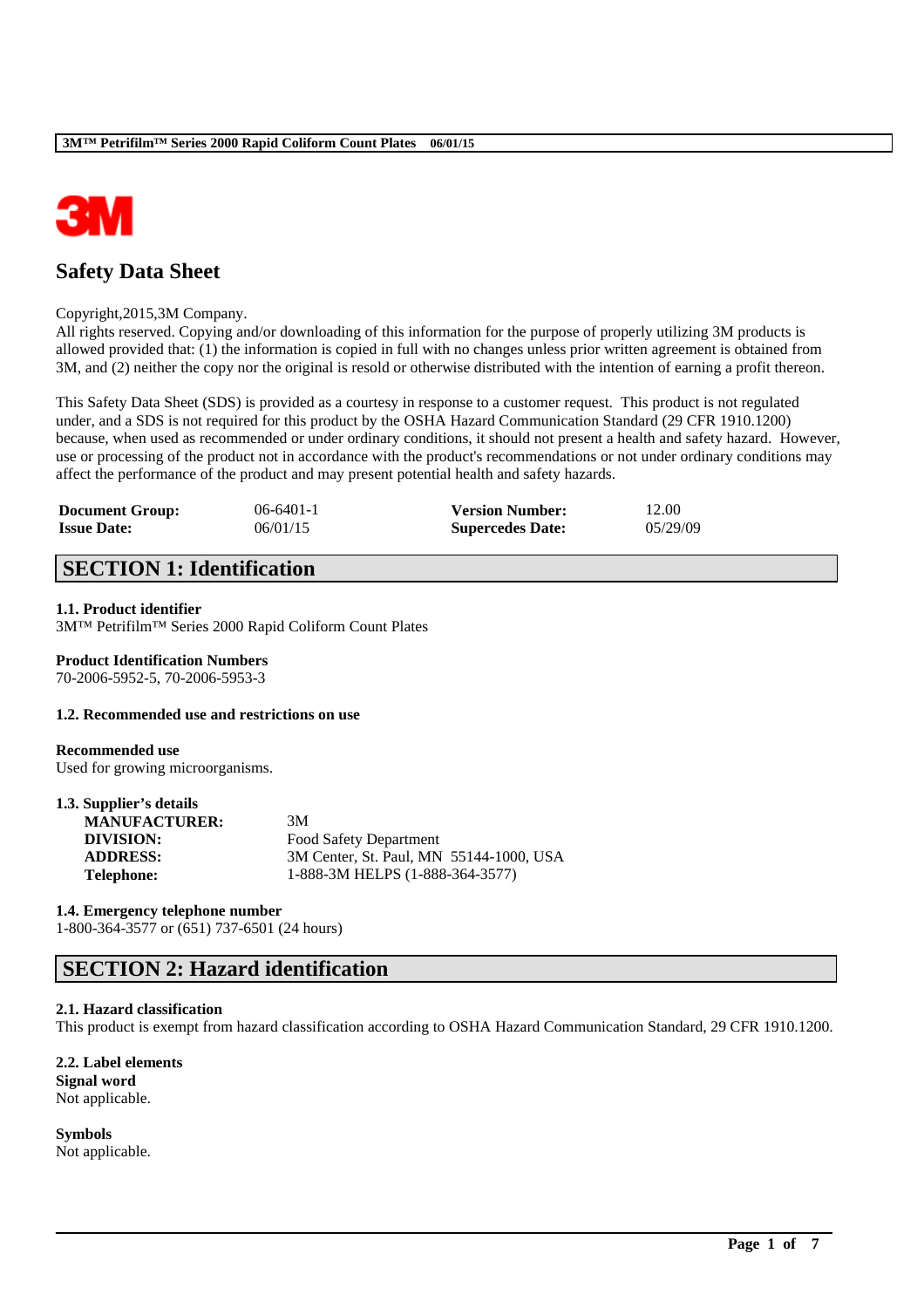### **Pictograms**

Not applicable.

### **2.3. Hazards not otherwise classified** None.

# **SECTION 3: Composition/information on ingredients**

| Ingredient         | <b>C.A.S. No.</b> | $\%$ by Wt |
|--------------------|-------------------|------------|
| Polyester film     | 25038-59-9        | $40 - 50$  |
| Polystyrene foam   | Unknown           | $20 - 30$  |
| Transfer Adhesive  | Unknown           | $10 - 20$  |
| Guar gum           | $9000 - 30 - 0$   | $5 - 15$   |
| Polypropylene film | Unknown           | $1 - 10$   |
| <b>Nutrients</b>   | Unknown           | 1 - 4      |
| Hinge Tape         | Unknown           | $1 - 3$    |

# **SECTION 4: First aid measures**

### **4.1. Description of first aid measures**

### **Inhalation:**

No need for first aid is anticipated.

**Skin Contact:**  No need for first aid is anticipated.

### **Eye Contact:**

No need for first aid is anticipated.

### **If Swallowed:**

No need for first aid is anticipated.

### **4.2. Most important symptoms and effects, both acute and delayed**

See Section 11.1. Information on toxicological effects.

### **4.3. Indication of any immediate medical attention and special treatment required**

Not applicable

### **SECTION 5: Fire-fighting measures**

### **5.1. Suitable extinguishing media**

In case of fire: Use a fire fighting agent suitable for ordinary combustible material such as water or foam to extinguish.

\_\_\_\_\_\_\_\_\_\_\_\_\_\_\_\_\_\_\_\_\_\_\_\_\_\_\_\_\_\_\_\_\_\_\_\_\_\_\_\_\_\_\_\_\_\_\_\_\_\_\_\_\_\_\_\_\_\_\_\_\_\_\_\_\_\_\_\_\_\_\_\_\_\_\_\_\_\_\_\_\_\_\_\_\_\_\_\_\_\_

### **5.2. Special hazards arising from the substance or mixture**

None inherent in this product.

### **5.3. Special protective actions for fire-fighters**

No special protective actions for fire-fighters are anticipated.

# **SECTION 6: Accidental release measures**

### **6.1. Personal precautions, protective equipment and emergency procedures**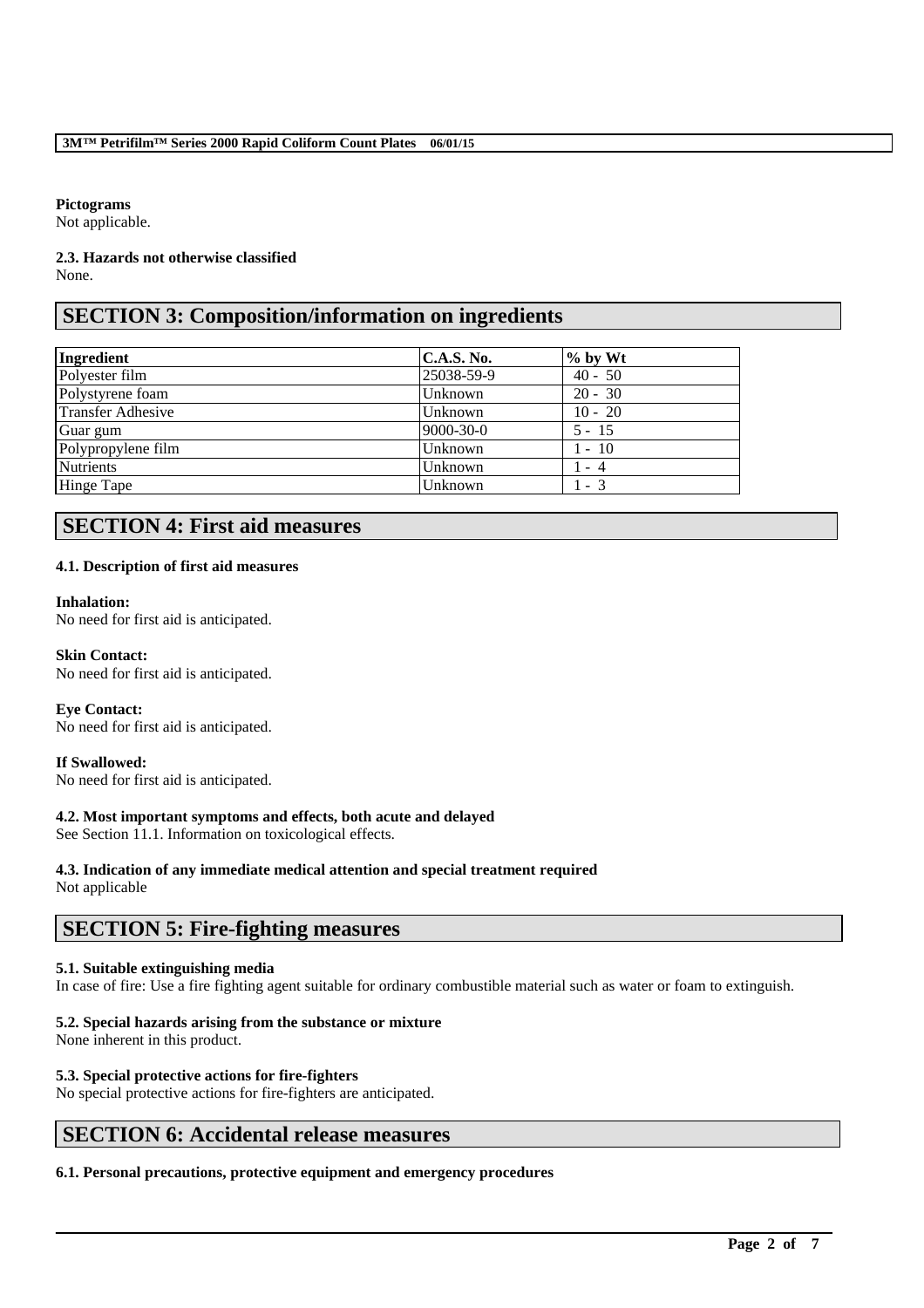Not applicable.

### **6.2. Environmental precautions**

Not applicable.

### **6.3. Methods and material for containment and cleaning up** Not applicable.

# **SECTION 7: Handling and storage**

### **7.1. Precautions for safe handling**

This product is considered to be an article which does not release or otherwise result in exposure to a hazardous chemical under normal use conditions.

### **7.2. Conditions for safe storage including any incompatibilities**

Not applicable.

## **SECTION 8: Exposure controls/personal protection**

### **8.1. Control parameters**

### **Occupational exposure limits**

No occupational exposure limit values exist for any of the components listed in Section 3 of this SDS.

### **8.2. Exposure controls**

### **8.2.1. Engineering controls**

Not applicable.

### **8.2.2. Personal protective equipment (PPE)**

### **Eye/face protection**

Eye protection not required.

### **Skin/hand protection**

No protective gloves required. No chemical protective gloves are required.

### **Respiratory protection**

Respiratory protection is not required.

### **SECTION 9: Physical and chemical properties**

### **9.1. Information on basic physical and chemical properties**

| <b>General Physical Form:</b> | Solid                                                     |
|-------------------------------|-----------------------------------------------------------|
| Odor, Color, Grade:           | Opaque orange and white film with black grid, musty odor. |
| Odor threshold                | Not Applicable                                            |
| <b>Melting point</b>          | No Data Available                                         |
| <b>Boiling Point</b>          | No Data Available                                         |
| <b>Flash Point</b>            | Not Applicable                                            |
| <b>Evaporation rate</b>       | No Data Available                                         |
| Flammability (solid, gas)     | Not Classified                                            |

\_\_\_\_\_\_\_\_\_\_\_\_\_\_\_\_\_\_\_\_\_\_\_\_\_\_\_\_\_\_\_\_\_\_\_\_\_\_\_\_\_\_\_\_\_\_\_\_\_\_\_\_\_\_\_\_\_\_\_\_\_\_\_\_\_\_\_\_\_\_\_\_\_\_\_\_\_\_\_\_\_\_\_\_\_\_\_\_\_\_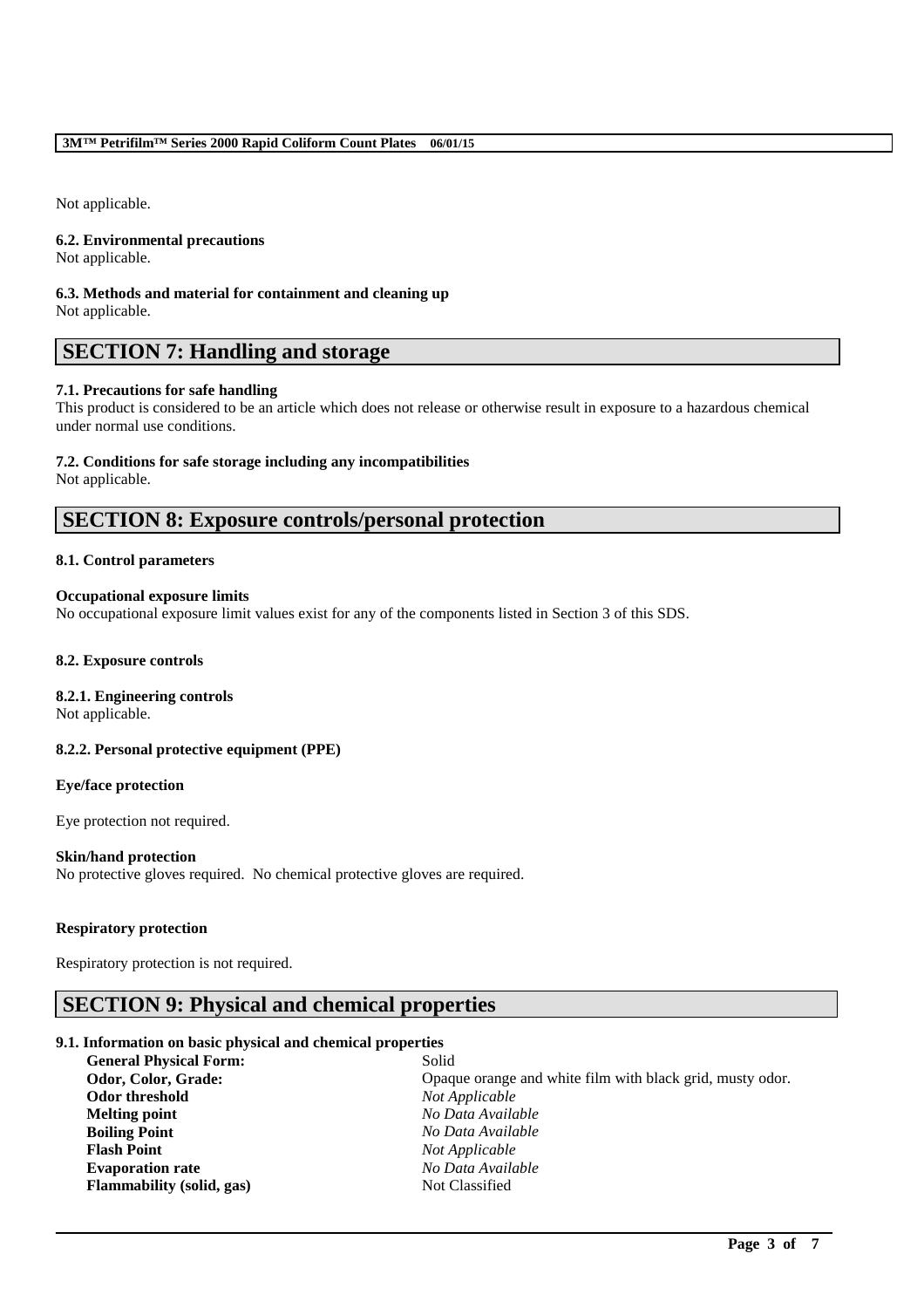### **3M™ Petrifilm™ Series 2000 Rapid Coliform Count Plates 06/01/15**

| Not Applicable   |
|------------------|
| Not Applicable   |
| Not Applicable   |
| Not Applicable   |
| Not Applicable   |
| Not Applicable   |
| $2 - 4$ % weight |
| Not Applicable   |
| No Data Availe   |
| No Data Availe   |
| Not Applicable   |
| No Data Availe   |
| No Data Availe   |
| No Data Availe   |
| No Data Availe   |
|                  |

**Flammable Limits(LEL)** *Not Applicable* **Flammable Limits(UEL)** *Not Applicable* **Solubility- non-water** *Not Applicable* **Partition coefficient: n-octanol/ water** *No Data Available* **Autoignition temperature** *No Data Available* **Viscosity** *No Data Available* **Volatile Organic Compounds** *No Data Available* **Percent volatile** *No Data Available* **VOC Less H2O & Exempt Solvents** *No Data Available*

### **SECTION 10: Stability and reactivity**

### **10.1. Reactivity**

This material is considered to be non reactive under normal use conditions.

**10.2. Chemical stability** Stable.

**10.3. Possibility of hazardous reactions** Hazardous polymerization will not occur.

**10.4. Conditions to avoid** None known.

**10.5. Incompatible materials** None known.

### **10.6. Hazardous decomposition products**

**Substance Condition** Carbon monoxide Not Specified Carbon dioxide Not Specified

Under recommended usage conditions, hazardous decomposition products are not expected. Hazardous decomposition products may occur as a result of oxidation, heating, or reaction with another material.

# **SECTION 11: Toxicological information**

**The information below may not be consistent with the material classification in Section 2 if specific ingredient classifications are mandated by a competent authority. In addition, toxicological data on ingredients may not be reflected in the material classification and/or the signs and symptoms of exposure, because an ingredient may be present below the threshold for labeling, an ingredient may not be available for exposure, or the data may not be relevant to the material as a whole.**

\_\_\_\_\_\_\_\_\_\_\_\_\_\_\_\_\_\_\_\_\_\_\_\_\_\_\_\_\_\_\_\_\_\_\_\_\_\_\_\_\_\_\_\_\_\_\_\_\_\_\_\_\_\_\_\_\_\_\_\_\_\_\_\_\_\_\_\_\_\_\_\_\_\_\_\_\_\_\_\_\_\_\_\_\_\_\_\_\_\_

**11.1. Information on Toxicological effects**

**Signs and Symptoms of Exposure**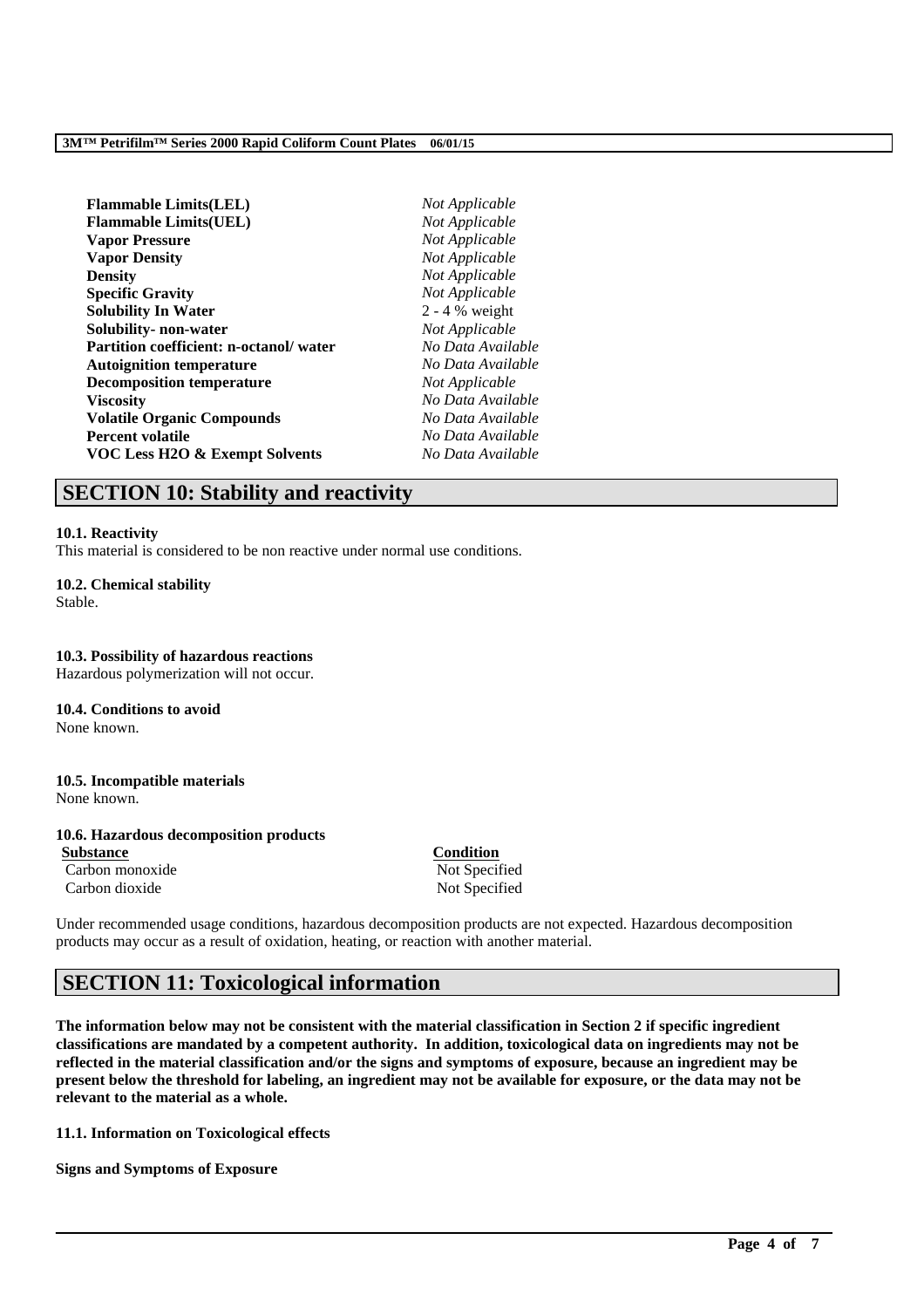### **Based on test data and/or information on the components, this material may produce the following health effects:**

#### **Inhalation:**

No health effects are expected. No known health effects.

#### **Skin Contact:**

No health effects are expected.

**Eye Contact:** No health effects are expected.

#### **Ingestion:**

No health effects are expected. No known health effects.

#### **Additional Information:**

This product, when used under reasonable conditions and in accordance with the 3M directions for use, should not present a health hazard. However, use or processing of the product in a manner not in accordance with the product's directions for use may affect the performance of the product and may present potential health and safety hazards.

#### **Toxicological Data**

If a component is disclosed in section 3 but does not appear in a table below, either no data are available for that endpoint or the data are not sufficient for classification.

#### **Acute Toxicity**

| Name            | Route     | Species | <b>Value</b>                                      |
|-----------------|-----------|---------|---------------------------------------------------|
| Overall product | Ingestion |         | No data available; calculated $ATE > 5,000$ mg/kg |
| Polvester film  | Dermal    |         | $5,000$ mg/kg<br>LD50 estimated to be $>$         |
| Polvester film  | Ingestion | Rat     | $LD50 > 5,000$ mg/kg                              |
| $ -$<br>. .     |           |         |                                                   |

 $ATE = acute$  toxicity estimate

### **Skin Corrosion/Irritation**

For the component/components, either no data are currently available or the data are not sufficient for classification.

#### **Serious Eye Damage/Irritation**

For the component/components, either no data are currently available or the data are not sufficient for classification.

#### **Skin Sensitization**

For the component/components, either no data are currently available or the data are not sufficient for classification.

#### **Respiratory Sensitization**

For the component/components, either no data are currently available or the data are not sufficient for classification.

#### **Germ Cell Mutagenicity**

For the component/components, either no data are currently available or the data are not sufficient for classification.

#### **Carcinogenicity**

For the component/components, either no data are currently available or the data are not sufficient for classification.

### **Reproductive Toxicity**

### **Reproductive and/or Developmental Effects**

For the component/components, either no data are currently available or the data are not sufficient for classification.

\_\_\_\_\_\_\_\_\_\_\_\_\_\_\_\_\_\_\_\_\_\_\_\_\_\_\_\_\_\_\_\_\_\_\_\_\_\_\_\_\_\_\_\_\_\_\_\_\_\_\_\_\_\_\_\_\_\_\_\_\_\_\_\_\_\_\_\_\_\_\_\_\_\_\_\_\_\_\_\_\_\_\_\_\_\_\_\_\_\_

### **Target Organ(s)**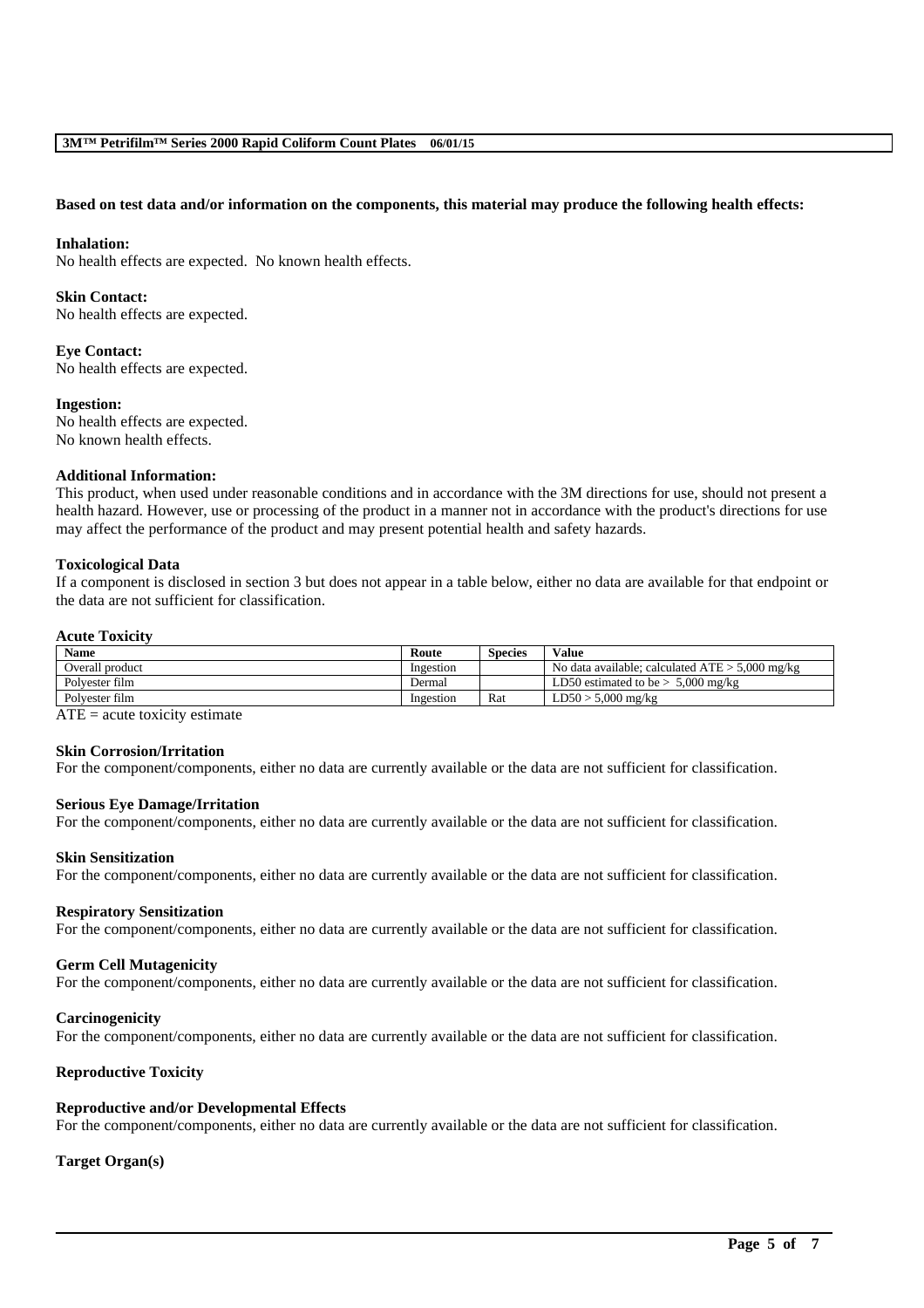### **3M™ Petrifilm™ Series 2000 Rapid Coliform Count Plates 06/01/15**

### **Specific Target Organ Toxicity - single exposure**

For the component/components, either no data are currently available or the data are not sufficient for classification.

### **Specific Target Organ Toxicity - repeated exposure**

For the component/components, either no data are currently available or the data are not sufficient for classification.

### **Aspiration Hazard**

For the component/components, either no data are currently available or the data are not sufficient for classification.

### **Please contact the address or phone number listed on the first page of the SDS for additional toxicological information on this material and/or its components.**

### **SECTION 12: Ecological information**

### **Ecotoxicological information**

Please contact the address or phone number listed on the first page of the SDS for additional ecotoxicological information on this material and/or its components.

### **Chemical fate information**

Please contact the address or phone number listed on the first page of the SDS for additional chemical fate information on this material and/or its components.

### **SECTION 13: Disposal considerations**

### **13.1. Disposal methods**

Dispose of contents/ container in accordance with the local/regional/national/international regulations.

Prior to disposal, consult all applicable authorities and regulations to insure proper classification. Incinerate in a permitted waste incineration facility. Proper destruction may require the use of additional fuel during incineration processes. As a disposal alternative, utilize an acceptable permitted waste disposal facility. If no other disposal options are available, waste product may be placed in a landfill properly designed for industrial waste.

### **EPA Hazardous Waste Number (RCRA):** Not regulated

### **SECTION 14: Transport Information**

For Transport Information, please visit **http://3M.com/Transportinfo** or call 1-800-364-3577 or 651-737-6501.

### **SECTION 15: Regulatory information**

### **15.1. US Federal Regulations**

Contact 3M for more information.

### **311/312 Hazard Categories:**

Fire Hazard - No Pressure Hazard - No Reactivity Hazard - No Immediate Hazard - No Delayed Hazard - No

\_\_\_\_\_\_\_\_\_\_\_\_\_\_\_\_\_\_\_\_\_\_\_\_\_\_\_\_\_\_\_\_\_\_\_\_\_\_\_\_\_\_\_\_\_\_\_\_\_\_\_\_\_\_\_\_\_\_\_\_\_\_\_\_\_\_\_\_\_\_\_\_\_\_\_\_\_\_\_\_\_\_\_\_\_\_\_\_\_\_

### **15.2. State Regulations**

Contact 3M for more information.

### **15.3. Chemical Inventories**